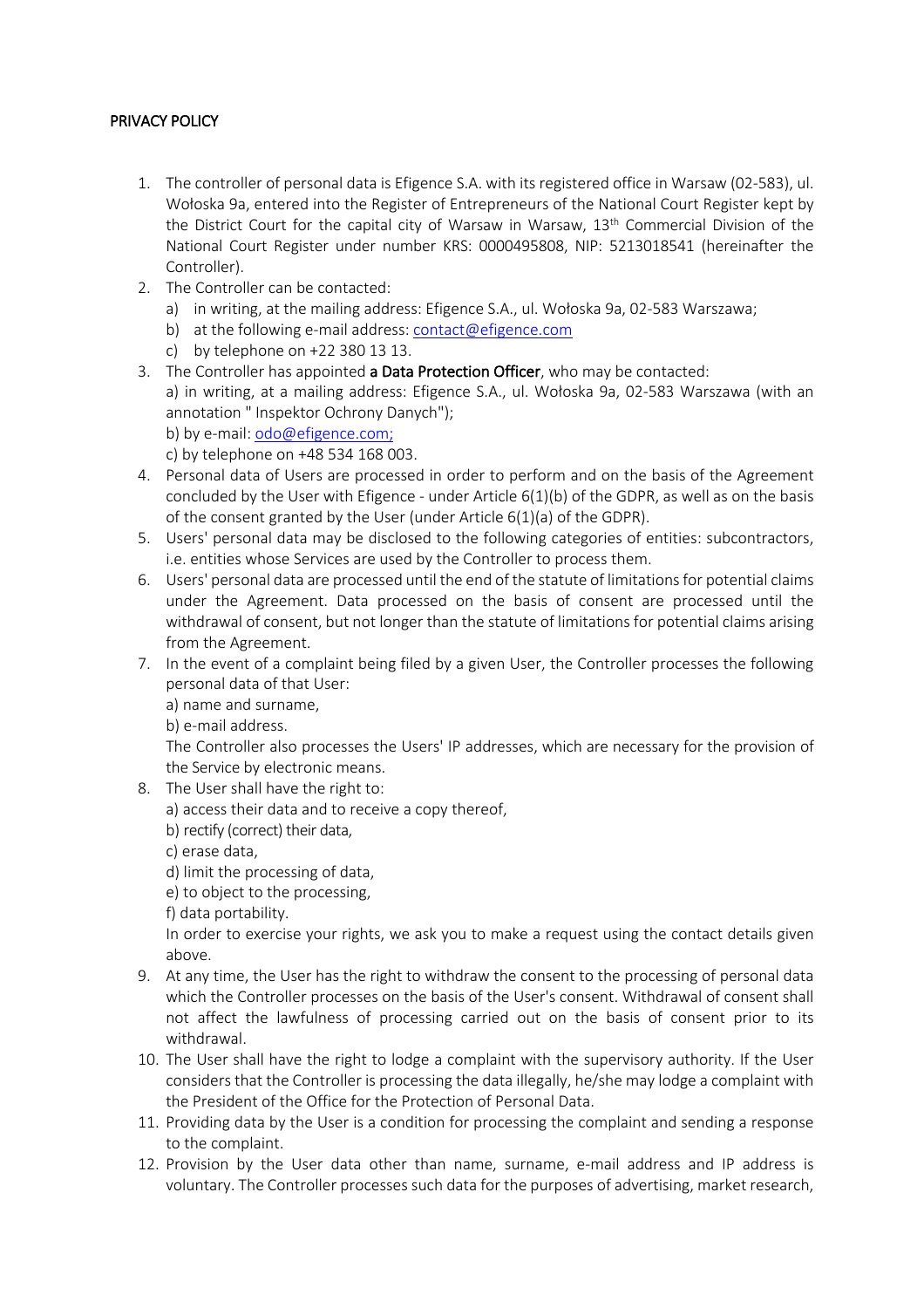as well as surveying Users' behaviours and preferences, with the results of such research used to improve the quality of the Services provided by the Controller.

### COOKIES POLICY

Our Website uses cookies.

Cookies are computer data, in particular small text files, which are sent by our server to your device during your visit to our Service, recorded on your device and stored there for later use. Therefore, cookies enable us to identify your device when you return to our Service.

Cookies are intended for the use of the Service pages, as well as for the analysis of settings and activities concerning the website you visit, for example. Cookies usually contain the name of the website they come from, the length of time they are stored on your device and a unique number.

We use the following types of cookies in our Service:

a) temporary cookies that are stored on your device until you leave the website or turn off the software (web browser).

b) permanent cookies, which are stored in your device for the time specified in the parameters of the cookies (maximum two years) or until they are removed by you.

We process the data concerning your use of our Service, which we obtain through cookies, on the basis of your consent.

### Google Analytics

Our Service implements the Google Analytics service provided by Google LLC, 1600 Amphitheatre Parkway Mountain View, CA 94043, USA (hereinafter: "Google Analytics").

Google Analytics uses cookies which collect the following information about:

- a) the type of web browser used;
- b) version of the web browser;
- c) the operating system you are using;
- d) your abridged IP address;
- e) the domain for which they collect data;
- f) identification of a unique User;
- g) the beginning and end of the session;
- h) the place where the traffic comes from, i.e. the previously visited website;
- i) the number and timing of previous visits,

We use the Google Analytics function which enables us to anonymize your IP address before it is stored or processed, including prior to analysing the user's web conduct. Your IP address is usually truncated within the European Union/EEA and only transferred to a Google server in the USA in this form.

We will not combine information about you with your other personal information.

We use the collected data for analytical purposes, including building anonymous statistics on visits to our websites, thanks to which we examine how users use our Service, which allows us to optimise our Service.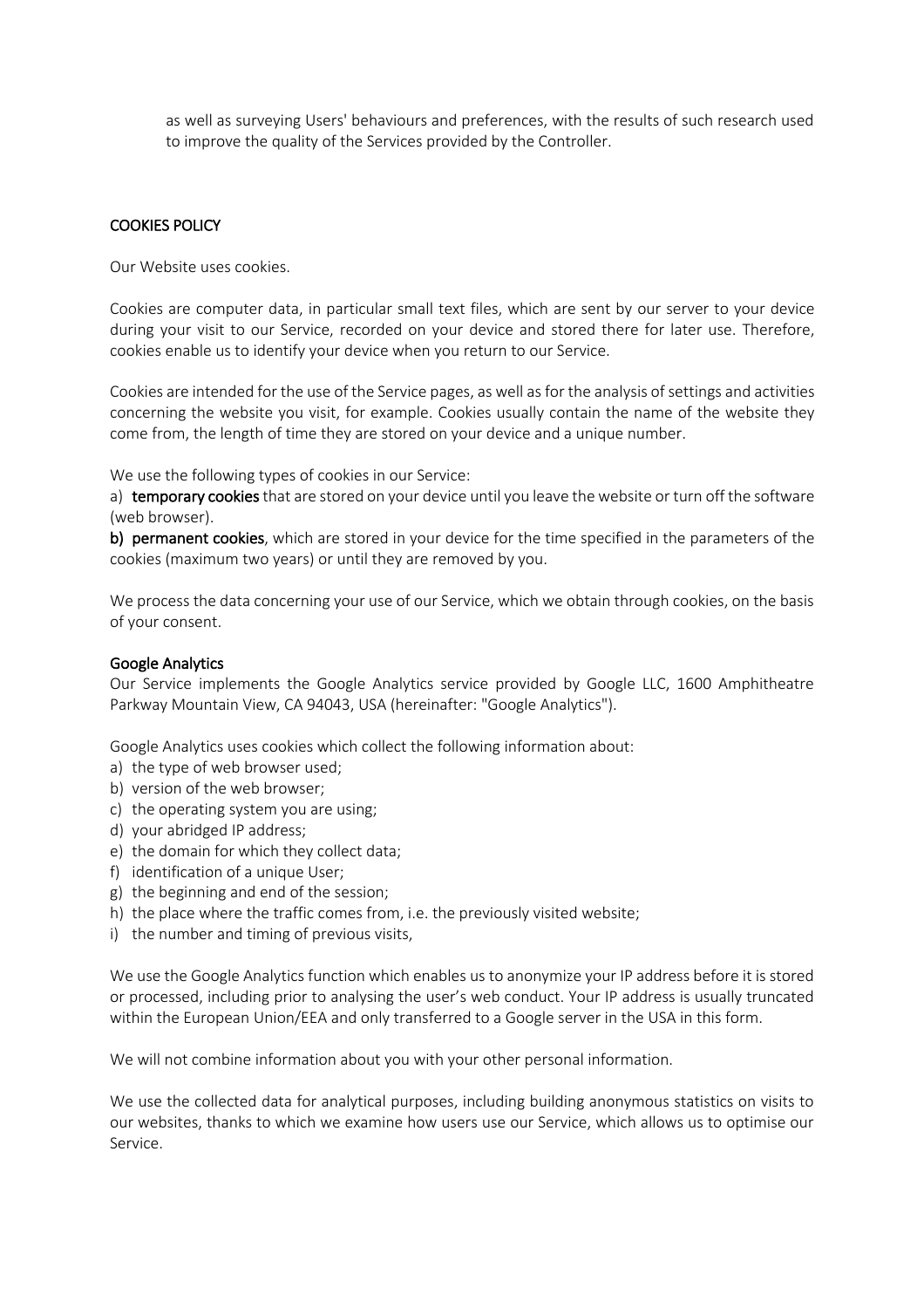You can prevent the data collected about your use of the website from being transferred to Google and processed by Google by downloading and installing the following browser plug-in available on the website: http://tools.google.com/dlpage/gaoptout?hl=pl

You can also deactivate the storage of cookies by Google in your browser settings or prevent the processing of your data by switching on "Opt-Out". This will result in the installation of "Opt-Out", which prevents your data from being saved on this website.

You can find Google's privacy policy at the following address: https://policies.google.com/privacy?hl=pl

### Cookies settings:

You can view and change the settings for cookies yourself at any time by setting the conditions for storing them or accessing your device.

You can change the settings using the settings of your web browser. These settings can be changed in particular in such a way as to block or limit the automatic support of cookies on your device, e.g. so that no cookies are stored or only specific cookies can be saved.

You can also delete cookies that have already been saved by your browser at any time. Detailed information about the possibilities and ways of handling cookies are available in the settings of the software (web browser).

Limiting the use of cookies or their blocking may, however, affect some of the functionalities available on the website of the Service, including limitations during the use of the Service (full use of some features of our Service may be impossible).

…………………

# POLITYKA PRYWATNOŚCI

- 1. Administratorem danych osobowych jest spółka Efigence S.A. z siedzibą w Warszawie (02-583), ul. Wołoska 9a, wpisana do rejestru przedsiębiorców Krajowego Rejestru Sądowego prowadzonego przez Sąd Rejonowy dla m.st. Warszawy w Warszawie, XIII Wydział Gospodarczy Krajowego Rejestru Sądowego pod numerem KRS: 0000495808, NIP: 5213018541 (dalej: Administrator).
- 2. Z Administratorem można kontaktować się:
	- d) pisemnie, pod adresem korespondencyjnym: Efigence S.A., ul. Wołoska 9a, 02-583 Warszawa;
	- e) pod adresem poczty elektronicznej: contact@efigence.com;
	- f) telefonicznie, pod numerem telefonu: +22 380 13 13.
- 3. Administrator wyznaczył Inspektora Ochrony Danych, z którym można kontaktować się: a) pisemnie, pod adresem korespondencyjnym: Efigence S.A., ul. Wołoska 9a, 02-583 Warszawa (z dopiskiem: "Inspektor Ochrony Danych");
	- b) pod adresem poczty elektronicznej: odo@efigence.com;
	- c) telefonicznie, pod numerem telefonu: +48 534 168 003.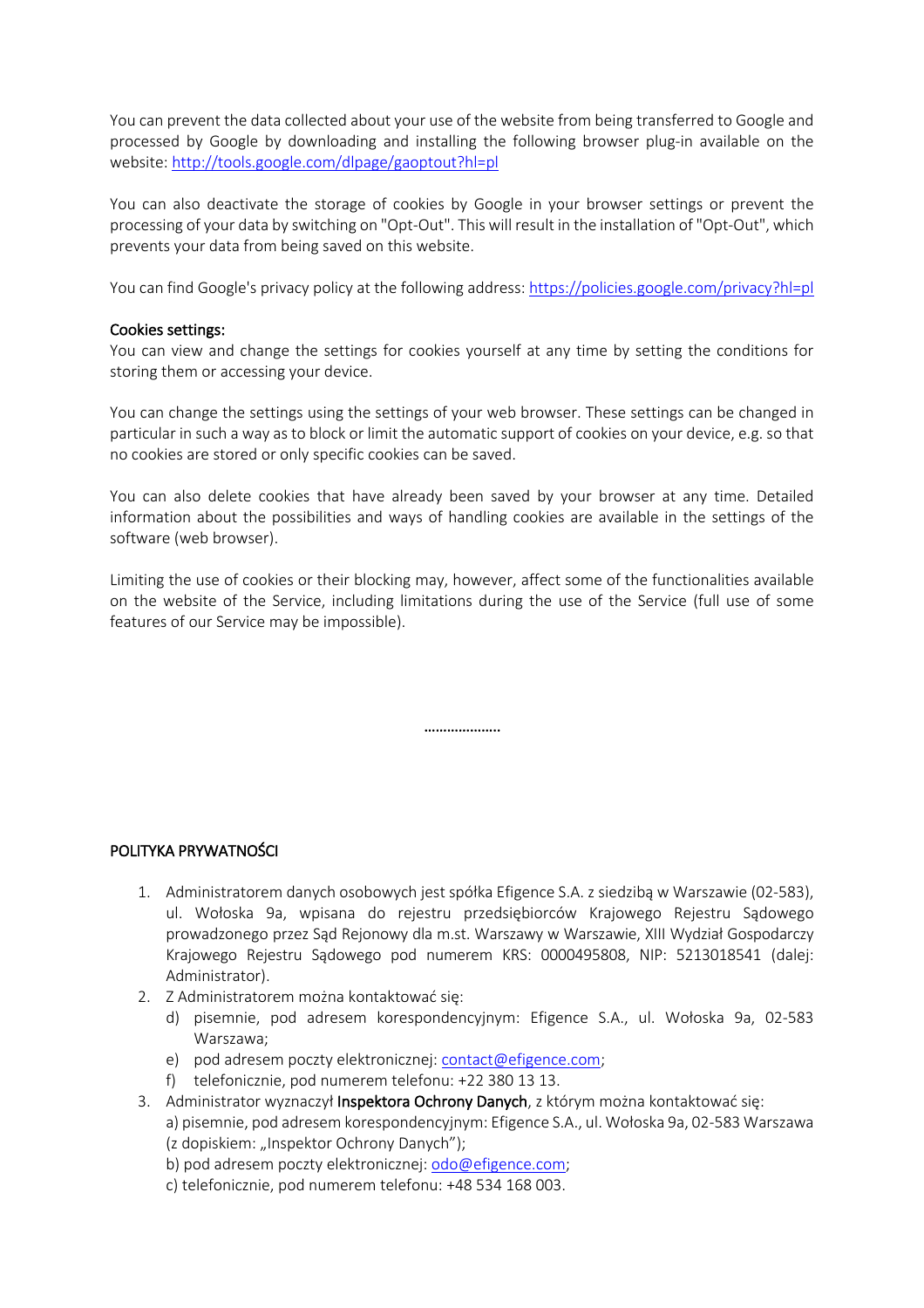- 4. Dane osobowe Użytkowników są przetwarzane w celu wykonania i na podstawie zawartej przez Użytkownika z Efigence Umowy – podstawa z art. 6 ust. 1 lit. b RODO, a także na podstawie udzielonej przez Użytkownika zgody (podstawa z art. 6 ust. 1 lit. a RODO).
- 5. Dane osobowe Użytkowników mogą być udostępniane następującym kategoriom podmiotów: podwykonawcom, czyli podmiotom, z których Usług Administrator korzysta przy ich przetwarzaniu.
- 6. Dane osobowe Użytkowników przetwarzane są do końca okresu przedawnienia potencjalnych roszczeń z Umowy. Dane przetwarzane w oparciu o zgodę przetwarzane są do momentu wycofania zgody, ale nie dłużej niż do czasu przedawnienia potencjalnych roszczeń z Umowy.
- 7. W przypadku złożenia reklamacji, przez danego Użytkownika, Administrator przetwarza następujące dane osobowe tego Użytkowników:
	- a) imię i nazwisko,

b) adres poczty elektronicznej.

Administrator przetwarza także adresy IP Użytkowników, które to dane są niezbędne do świadczenia Usługi drogą elektroniczną.

- 8. Użytkownikowi przysługuje:
	- a) prawo do dostępu do swoich danych oraz otrzymania ich kopii,
	- b) prawo do sprostowania (poprawiania) swoich danych,
	- c) prawo do usunięcia danych,
	- d) prawo do ograniczenia przetwarzania danych,
	- e) prawo do wniesienia sprzeciwu wobec przetwarzania danych,
	- f) prawo do przenoszenia danych.

W celu wykonania swoich praw, prosimy o skierowanie żądania, wykorzystując powyżej podane dane kontaktowe.

- 9. W każdej chwili Użytkownik ma prawo cofnąć zgodę na przetwarzanie tych danych osobowych, które Administrator przetwarza na podstawie zgody Użytkownika. Cofnięcie zgody nie będzie wpływać na zgodność z prawem przetwarzania, którego dokonano na podstawie zgody przed jej wycofaniem.
- 10. Użytkownikowi przysługuje prawo do wniesienia skargi do organu nadzorczego. Jeżeli Użytkownik uważa, że Administrator przetwarza dane niezgodnie z prawem, może złożyć w tej sprawie skargę do Prezesa Urzędu Ochrony Danych Osobowych.
- 11. Podanie przez Użytkownika danych jest warunkiem rozpatrzenia reklamacji i przesłania odpowiedzi na reklamacje.
- 12. Podanie przez Użytkownika innych danych niż imię i nazwisko, adres poczty elektronicznej, oraz adres IP jest dobrowolne. Dane te Administrator przetwarza wówczas dla celów reklamy, badania rynku oraz zachowań i preferencji Użytkowników, z przeznaczeniem wyników tych badań na potrzeby polepszenia jakości Usług świadczonych przez Administratora.

# POLITYKA COOKIES

Nasz Serwis korzysta z cookies.

Cookies (tzw. "ciasteczka") to dane informatyczne, w szczególności niewielkie pliki tekstowe, które w ramach Twojej wizyty na naszym Serwisie są przesyłane przez nasz serwer do Twojego urządzenia, zapisywane na Twoim urządzeniu i przechowywane tam do późniejszego wykorzystania. Cookies umożliwią zatem identyfikację Twojego urządzenia, kiedy ponownie odwiedzisz nasz Serwis.

Cookies przeznaczone są do korzystania ze stron internetowych Serwisu, jak również służą nam np. do analizy ustawień i aktywności dotyczącej odwiedzanej przez Ciebie strony internetowej. Cookies zazwyczaj zawierają nazwę strony internetowej, z której pochodzą, czas ich przechowywania na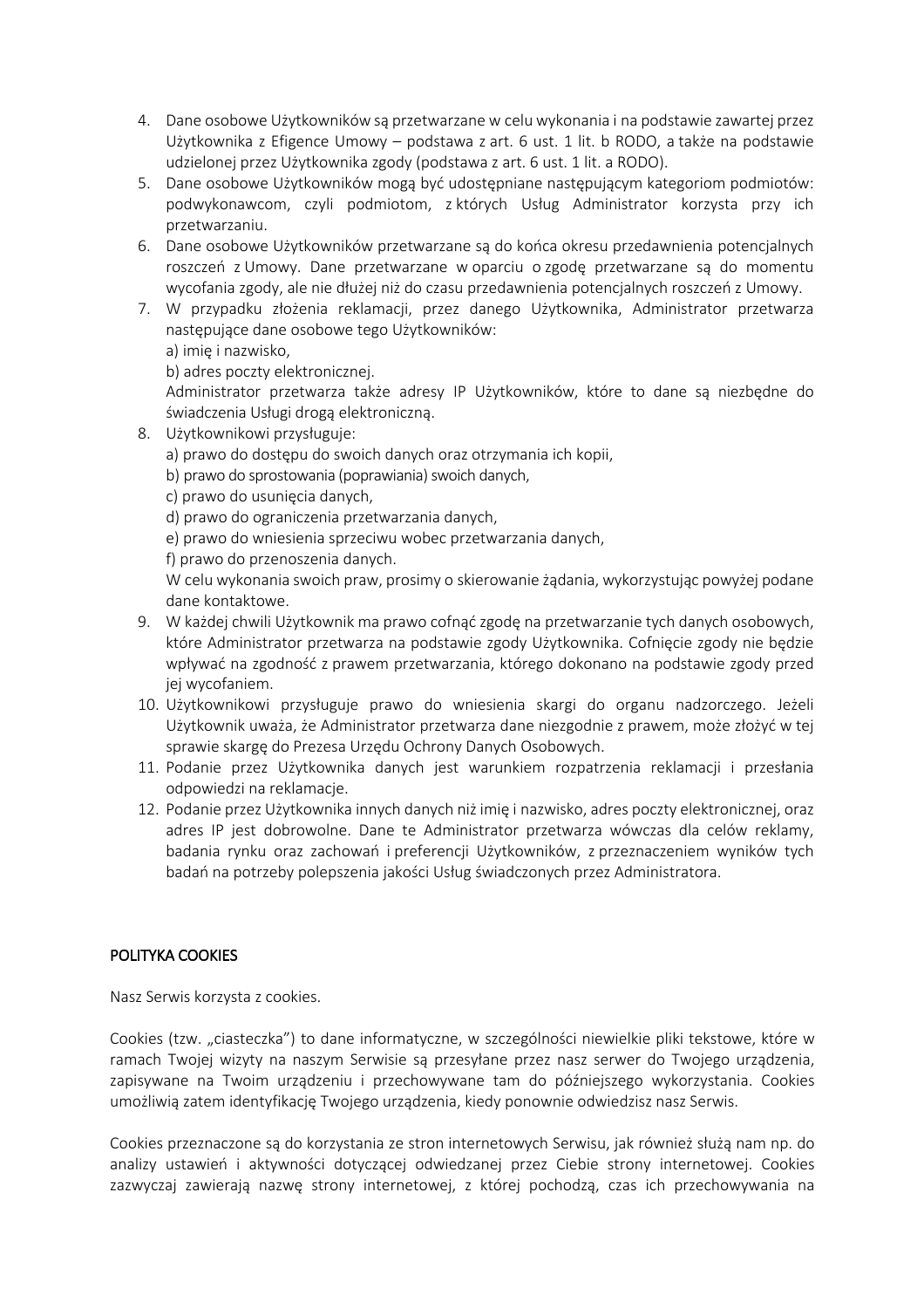urządzeniu oraz unikalny numer.

W ramach naszego Serwisu stosujemy są następujące rodzaje cookies:

c) tymczasowe cookies, które są przechowywane w Twoim urządzeniu do czasu opuszczenia strony internetowej lub wyłączenia oprogramowania (przeglądarki internetowej).

d) trwałe cookies, które są przechowywane w Twoim urządzeniu przez czas określony w parametrach cookies (maksymalnie dwa lata) lub do czasu ich usunięcia przez Ciebie.

Dane dotyczące korzystania przez Ciebie z naszego Serwisu, które uzyskujemy za pośrednictwem cookies przetwarzamy na podstawie Twojej zgody.

### Google Analytics

Na naszym Serwisie zaimplementowana jest usługa analityczna Google Analytics świadczona przez Google LLC, 1600 Amphitheatre Parkway Mountain View, CA 94043, USA (zwana dalej: "Google Analytics").

Google Analytics stosuje cookies, które gromadzą następujące informacje o:

- j) typie używanej przeglądarki internetowej;
- k) wersji przeglądarki internetowej;
- l) używanego przez Ciebie system operacyjny;
- m) Twojego skróconego adresu IP;
- n) domenie dla jakiej zbierają dane;
- o) identyfikacji unikalnego Użytkownika;
- p) początku i końcu sesji;
- q) miejscu, z którego przychodzi ruch, czyli poprzednio odwiedzonej stronie;
- r) liczbie i czasie poprzednich wizyt,

Korzystamy z funkcji Google Analytics, która umożliwia zanonimizowanie Twojego adres IP przed zapisaniem lub przetwarzaniem, w tym przed analizą zachowania użytkownika w sieci. Twój adres IP jest z reguły skracany na terenie Unii Europejskiej / EOG i dopiero w tej formie przekazywany do serwera Google w USA.

Dotyczących Ciebie informacji nie będziemy łączyć z Twoimi innymi danymi osobowymi.

Zgromadzone dane wykorzystujemy w celach analitycznych, w tym w celach budowania anonimowych statystyk odwiedzin naszych stron internetowych, dzięki którym badamy, w jaki sposób użytkownicy korzystają z naszego Serwisu, co umożliwia zoptymalizowanie naszego Serwisu.

Możesz zapobiec przekazywaniu pozyskanych danych dotyczących Twojego korzystania ze strony internetowej do Google oraz przetwarzaniu tych danych przez Google, pobierając i instalując wtyczkę do przeglądarki dostępną pod adresem: http://tools.google.com/dlpage/gaoptout?hl=pl

Możesz również samodzielnie wyłączyć zapisywanie cookies Google w ustawieniach swojej przeglądarki lub uniemożliwić przetwarzanie swoich danych włączając "Opt-Out". Spowoduje to zainstalowanie "Opt-Out", który zapobiega zapisywaniu Twoich danych na tej stronie internetowej.

Politykę prywatności Google znajdziesz pod następującym adresem: https://policies.google.com/privacy?hl=pl

### Ustawienia dotyczące cookies:

Możesz samodzielnie i w każdym czasie zobaczyć i zmieniać ustawienia dotyczące cookies, określając warunki ich przechowywania lub uzyskiwania dostępu do Twojego urządzenia.